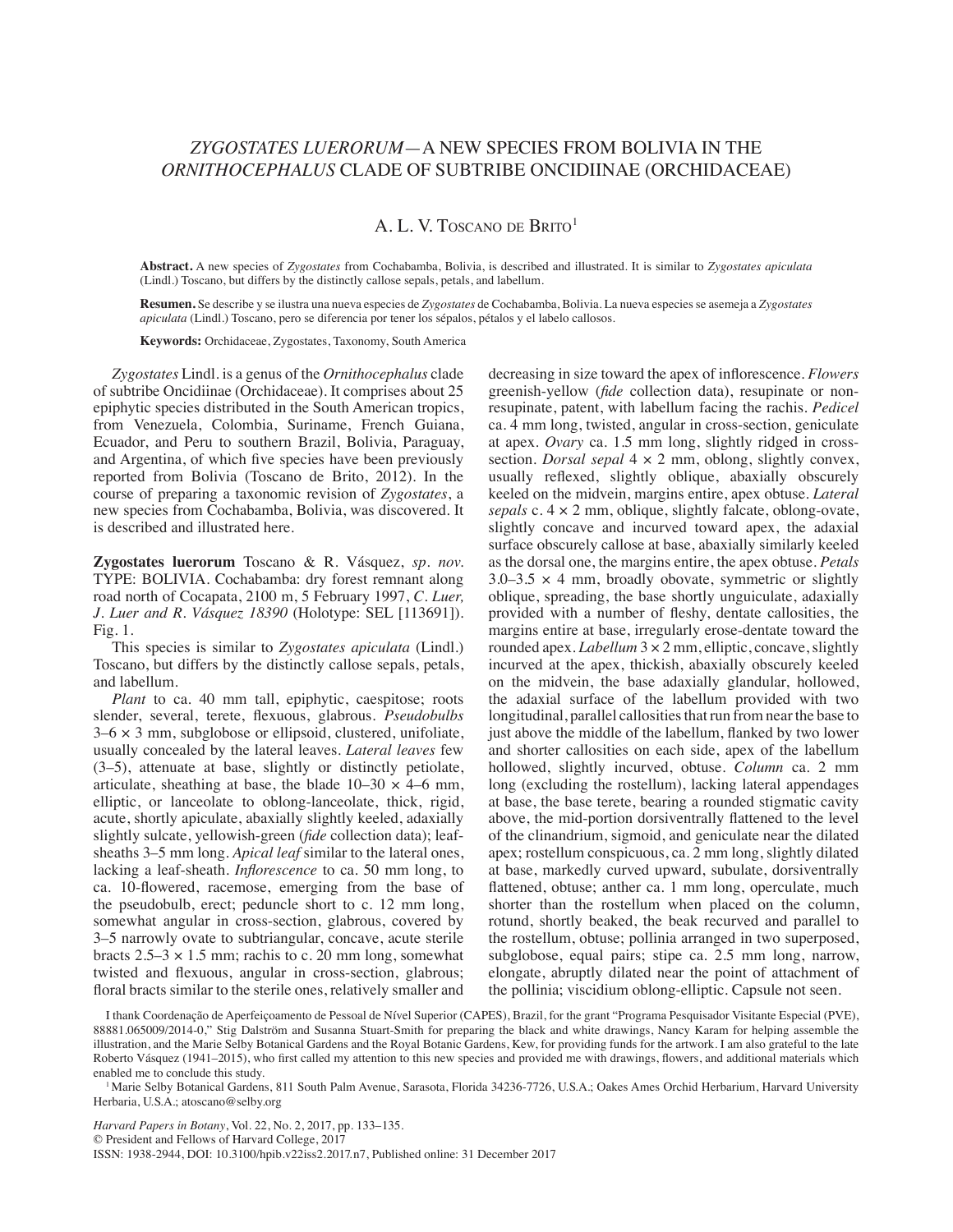

Figure 1. *Zygostates luerorum* Toscano & R. Vásquez. **A**, Flower in ¾ view; **B**, Dorsal sepal; **C–D**, Lateral sepals; **E–F**, Petals; **G**, Labellum; **H**, Labellum and column, anther removed; **I**, Column with anther in place; **J**, Anther, front view; **K**, Pollinarium in front view and spread; **L**, Habit. A–K drawn by Stig Dalström, based on the holotype (*C. Luer, J. Luer and R. Vásquez 18390*); L drawn by Susanna Stuart-Smith, based on an illustration by R. Vásquez of a cultivated clone of the type collection.